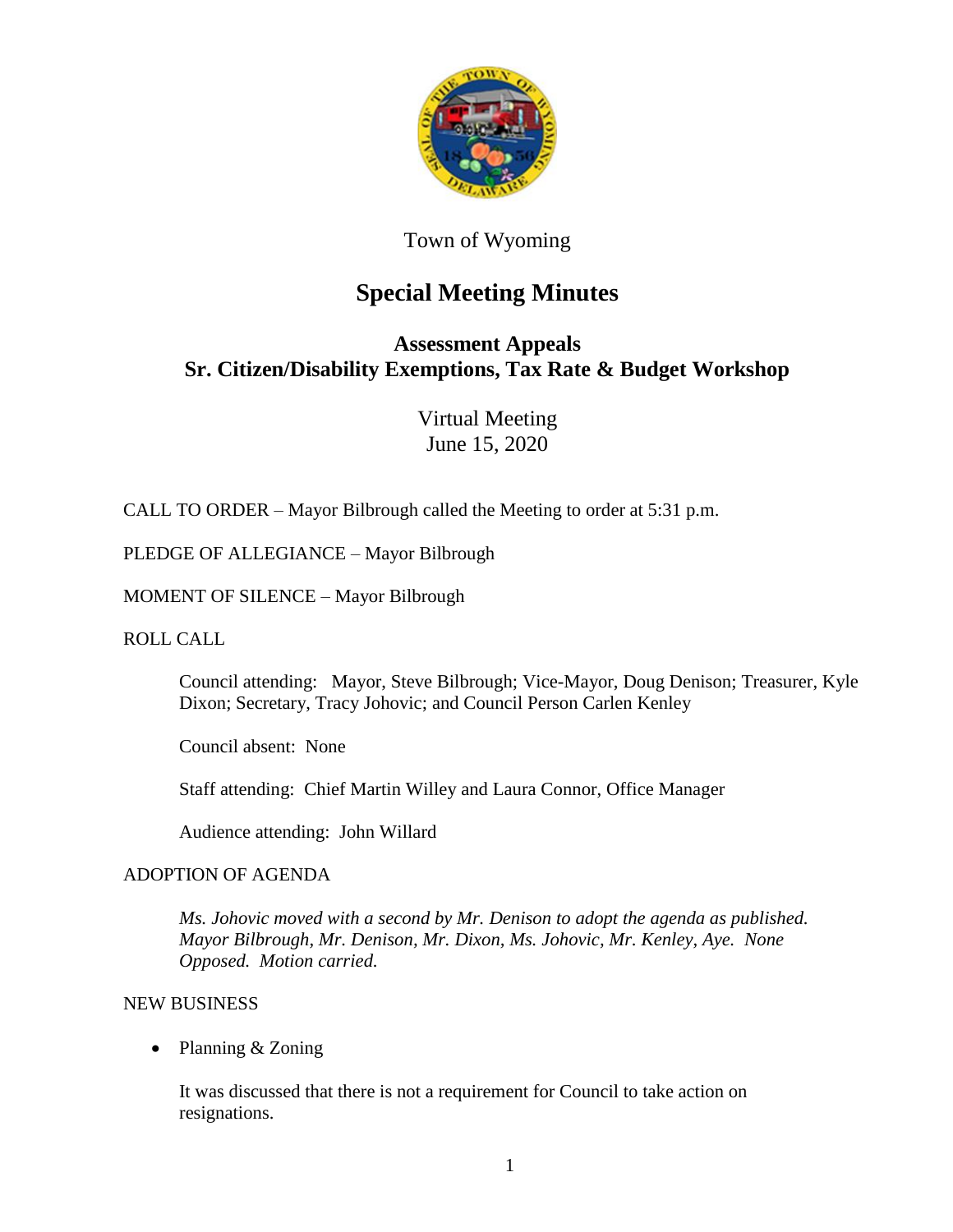*Mayor Bilbrough recommended Tom Lindale to fill the Planning & Zoning open position. Mayor Bilbrough, Mr. Dixon, Ms. Johovic, Mr. Kenley, Aye. Mr. Denison Opposed. Motion carried*

*Mayor Bilbrough recommended John Willard to fill the Planning & Zoning open position. Mayor Bilbrough, Mr. Denison, Mr. Dixon, Ms. Johovic, Mr. Kenley, Aye. None Opposed. Motion carried*

• Interactive Street Art Mural

Memorandum of Understanding was presented for review. Mr. Denison provided an overview of the project.

*Mr. Denison moved with a second from Ms. Johovic to accept the Memorandum of Understanding between the Delaware Tourism Office and the Town of Wyoming. Mayor Bilbrough, Mr. Denison, Mr. Dixon, Ms. Johovic, Mr. Kenley, Aye. None Opposed. Motion carried*

- Assessment Appeals
	- o No one present
- Sr. Citizen / Disability Exemptions
	- o The following exemptions from Kent County have been identified:
		- $\blacksquare$  Elderly 6
		- $\blacksquare$  Handicap 3
		- $\blacksquare$  Veteran 1

*Mr. Denison moved with a second from Ms. Johovic to accept the exemptions from Kent County as presented. Mayor Bilbrough, Mr. Denison, Mr. Dixon, Ms. Johovic, Mr. Kenley, Aye. None Opposed. Motion carried.*

• Tax Rate

*Mr. Denison moved with a second from Mr. Dixon to assign a 1.1% tax rate per \$100 of the assessment value provided by Kent County Delaware which represents no change from the previous year. Mayor Bilbrough, Mr. Denison, Mr. Dixon, Ms. Johovic, Mr. Kenley, Aye. None Opposed. Motion carried.*

Budget Discussion

General discussion occurred. Some specific items that were discussed included reducing the Police from four (4) to three (3) employees, Messaging services, Cell phone for officer on duty, U of D IPA agreement to complete the Comp Plan, and Fine Revenue. It was also discussed to have a Public Workshop to discuss options for current Town Hall and Police buildings.

Mr. Dixon thanked Laura for all of the work that she has put into the budget.